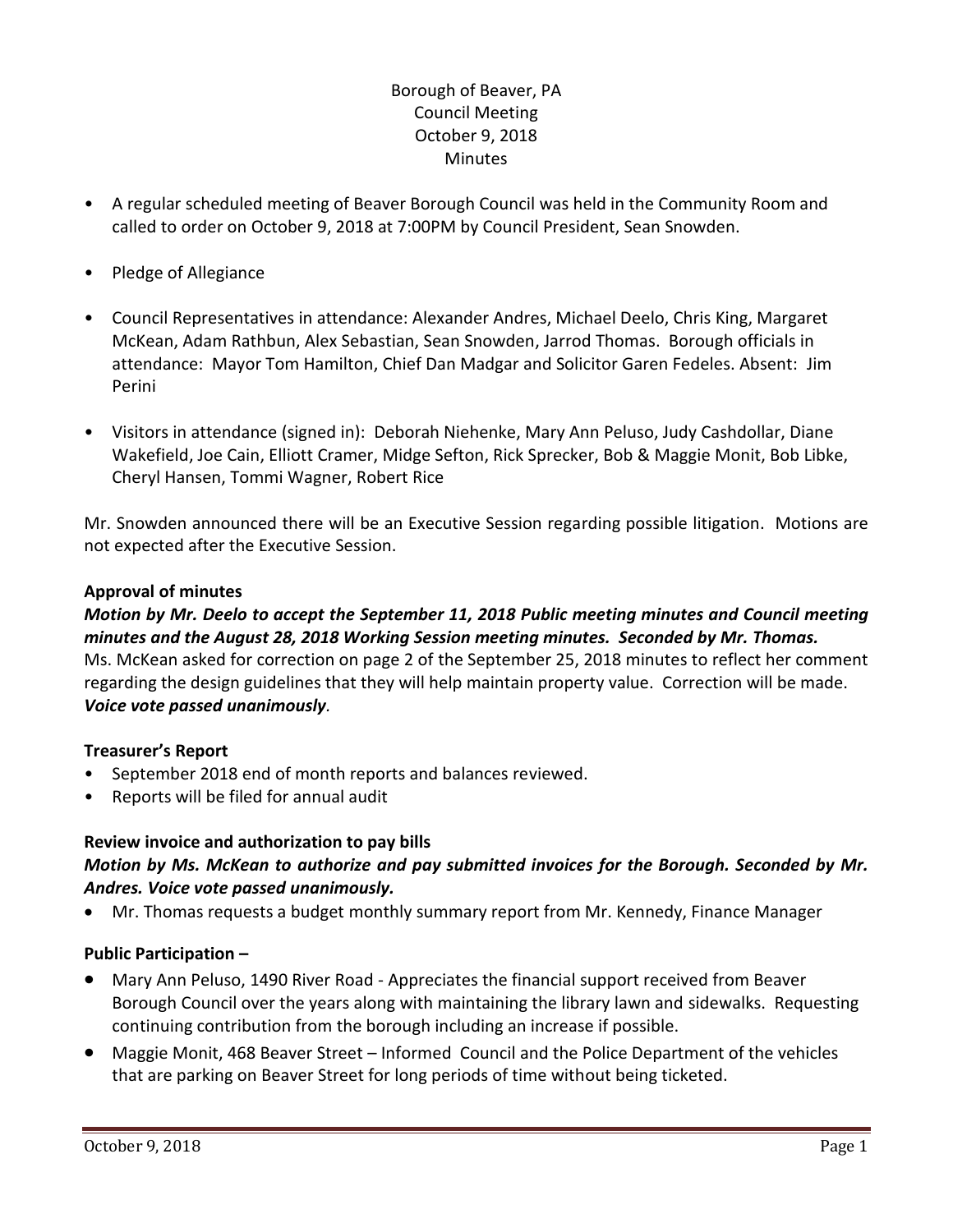o Chief Madgar and Officer McCoy asked Mrs. Monit to forward the license plant numbers to the police department.

# Reports – Commissions / Authorities

### **Council of Governments (COG) –** Reported by Mr. Andres

- August 23, 2018 COG Board of Delegates report and September 27, 2018 meeting minutes enclosed in council packet
- COG delegates rejected the only bid of \$90.95/ton at the September 27, 2018 meeting because the bidder, Compass Minerals, had amended the contract with terms not advertised. Boroughs and Municipalities who signed up for COG salt are free to purchase from the provider of choice.
- Salt prices are higher in Beaver County due to the high demand of trucks being used for the Shell facility.

### **Civil Service Commission –** Reported by Ms. Sefton

- August 27, 2018 meeting minutes enclosed in council packet
- January 1, 2019, Attorney Hummel will be the Civil Service Commissions new Solicitor

### **Zoning Hearing Board (ZHB) –** Reported by Mr. Sprecker

• Zoning Hearing Board met on September 27, 2018 at 8:00PM for a variance request regarding a planned day care use at the First Methodist Church located at 345 College Avenue in the RC-2 zoning district. The Zoning Hearing Board approved the request pending several conditions.

**Planning Commission –** No report

**Tree Commission –** No report

### **Code Enforcement Officer Report –** Reported by Mr. Sprecker

• September 2018 report enclosed in council packet

### **Historic Architectural Review Board (HARB) –** Reported by Mr. Rice

- September 18, 2018 Discussion Notes enclosed in council packet
- Next meeting will be held on October 25, 2018 at 7:00PM
- Mr. Snowden stressed the importance of council members attending these meetings. The design guidelines will eventually come to council for vote.

#### **Municipal Authority –** Reported by Mr. Deelo

• Reviewed the September 16, 2018 Borough Engineer report enclosed in council packet

# **Council Committee Reports**

**Public Safety/Code Enforcement –** No report

**Finance** – No report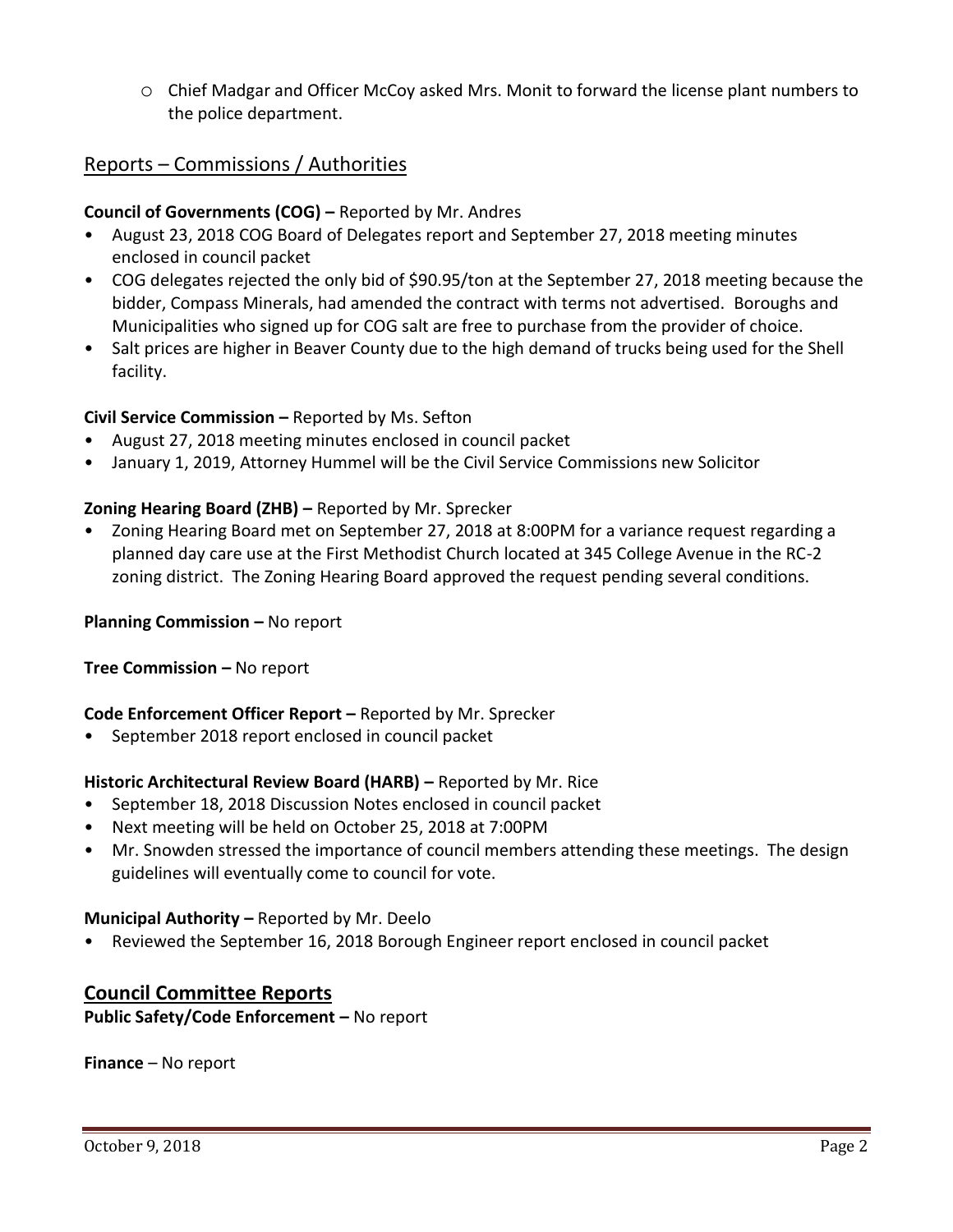### **Highway –** Reported by Mr. Thomas

- Discussed the decision to postpone the paving project until the spring of 2019
- Went over options of where \$215,000 that was set aside for the project would be kept until next year.
- Letters to residents regarding their sidewalks are expected to be out by the end of the week.
	- $\circ$  Except Park Street because Mr. Martone is waiting on a final answer from Columbia Gas that may affect their pricing.

### **General Government** – No report

### **Recreation –** No report

# **Reports**

### **Manager's/Police Report –** Reported by Chief Madgar

• Reviewed the September 2018 Managers report enclosed in council packet.

### **President's Report –** Reported by Sean Snowden

- Attended the Beaver Area School Board meeting
	- o Last year, Beaver Area School District donated \$35,000 to the Beaver Library
	- o Discussed the possible proposal to Beaver Area School District to increase their contribution of \$30,000 for a resource officer.
- Residents discussed with Mr. Snowden their concern of tree limbs blocking stop signs.

### **Mayor Hamilton - No report**

**Fire Department** – No report

**Emergency Management Coordinator - No report** 

#### **Borough Engineer –**

September 2018 Borough Engineer monthly report enclosed in council packet

**Solicitor Report –** Reported by Solicitor Fedeles

• A Street Performance ordinance and an Impound ordinance for vehicles have been drafted for review at the next Work Session meeting.

# **Old Business**

# **Motion – Regulation of Dumpsters and Similar Containers in the Borough of Beaver** *Motion by Mr. Sebastian that Beaver Borough Council approve the attached Ordinance relating to the Regulations of Dumpsters and Similar Containers in the Borough of Beaver. Seconded by Ms. McKean. Voice vote passed unanimously.*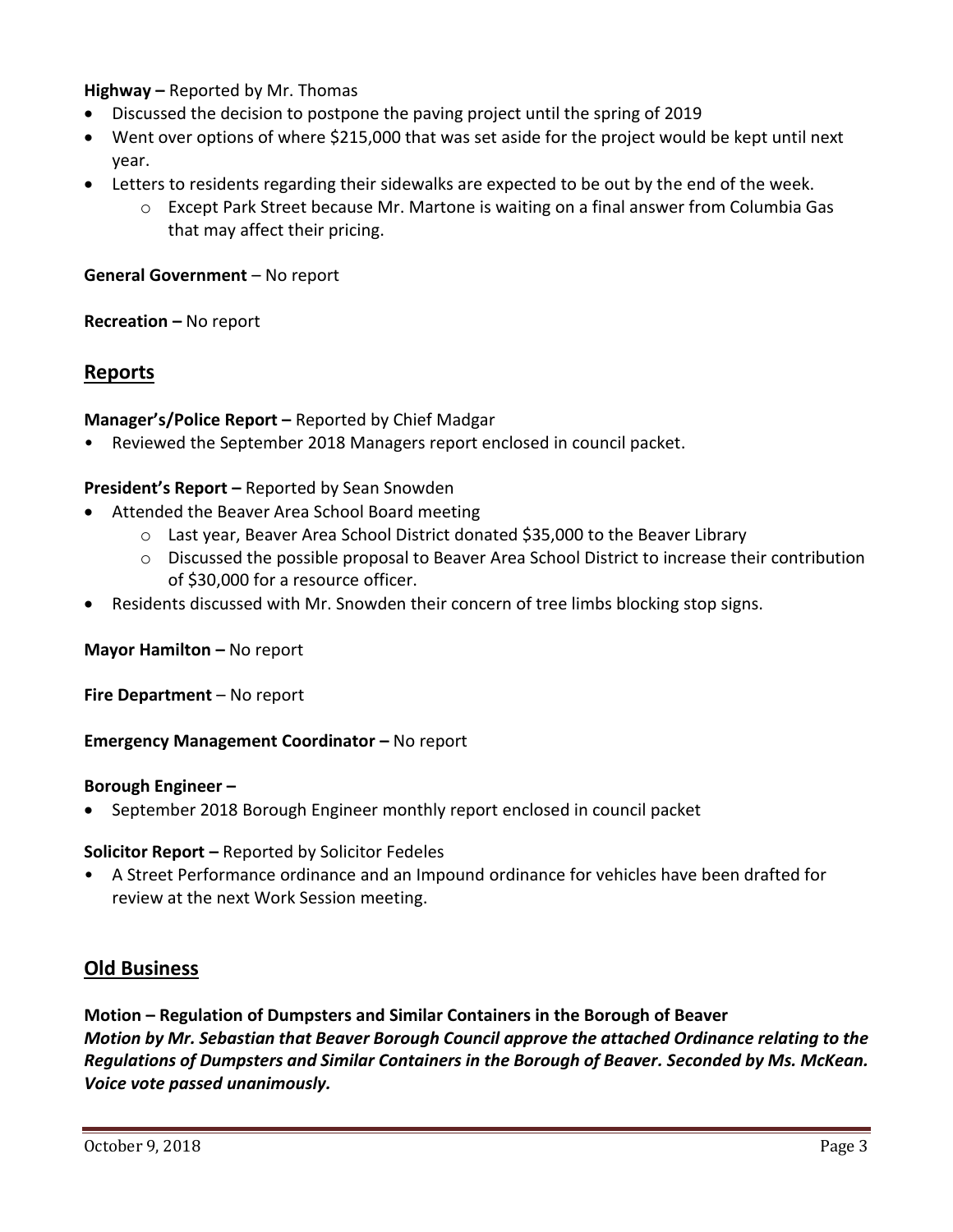### **Motion – Beaver Area Memorial Library Donation**

*Motion by Mr. Andres that Beaver Borough Council approve the donation of \$26,500 to the Beaver Area Memorial Library. This item is approved in the 2018 budget. Seconded by Mr. Rathbun. Voice vote passed unanimously.* 

# **New Business**

### **Motion – Full-time Administrative Assistant**

*Motion by Mr. Andres that Beaver Borough Council hire Colette Miser as an Administrative Assistant as a full-time employee at the current rate of \$17.51/hour plus appropriate benefits, effective October 1, 2018. Seconded by Mr. Deelo. Voice vote passed unanimously.*

### **Motion –Medical Marijuana Zoning Ordinance**

*Motion by Mr. Deelo for Beaver Borough Council to allow medical marijuana facilities to only be located in Gateway West. Seconded by Ms. McKean. Voice vote passed unanimously.*

### **Motion – Authorize Solicitor to draft a Medical Marijuana Ordinance**

*Motion by Mr. Sebastian that Beaver Borough Council direct the Solicitor to draft a medical marijuana zoning ordinance in Gateway West for review. Seconded by Ms. McKean. Voice vote passed unanimously.*

### **Motion – Hire Widmer Engineering for bid specifications**

# *Motion by Mr. Rathbun to hire Widmer Engineering, Inc. to draft the bid specifications for the Beaver Borough Building HVAC and Fire Department roof at a cost not to exceed \$5,000. Seconded by Mr. Sebastian.*

- Mr. Deelo questioned if the motion as necessary because the motion implied that the bid was required when it is stated in the DCED Purchasing Handbook that it is not. He also believed that it would be better for the tax payers if we did not put this out to bid.
- Solicitor Fedeles explained that from a public perspective, it would make this process fair. The motion was authorizing for engineers to take a look at things and recommend what would be best.
- Mr. Deelo explained that because the borough is not expanding and only replacing, it should not have to be put out to bid. Mr. Deelo is in favor of having engineers take a look at things bud does not think it should be required to put out to bid.
- Solicitor Fedeles stated the motion is just for the engineers to take a look at everything and recommend what's needed, if the borough decides to put the project out to bid they can.
- Mr. Deelo asked if the project needs to be put out for bid. Solicitor Fedeles responded, no.

### *Voice vote passed unanimously.*

*Motion by Ms. McKean that Beaver Borough Council authorize the Borough Manager to request a financing proposal to obtain a \$200,000 loan from FNB and give authorization to the Borough Manager and Council President to sign necessary documents. Seconded by Mr. Thomas. Voice vote passed unanimously.*